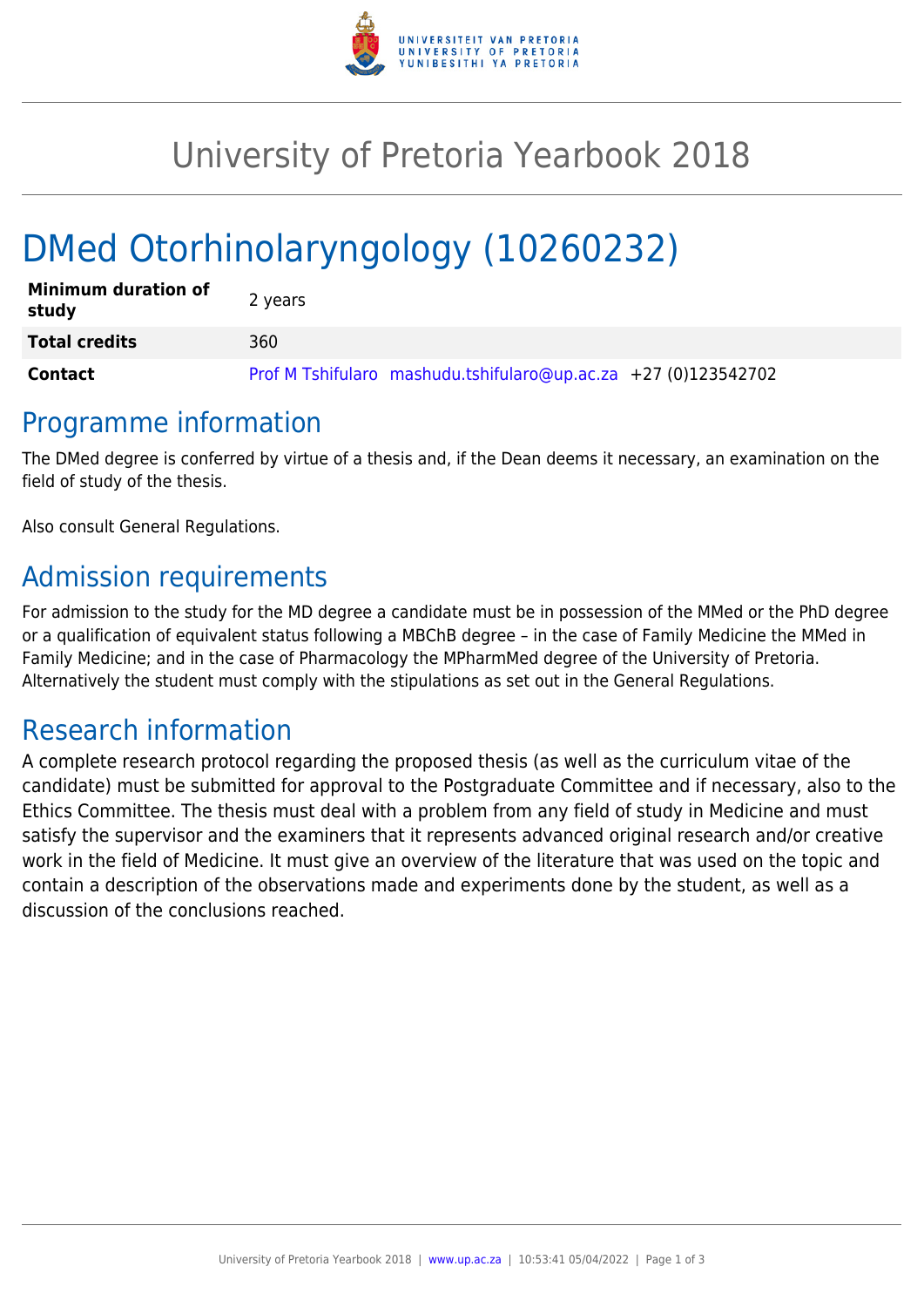

## Curriculum: Year 1

**Minimum credits: 360**

#### **Core modules**

[Thesis: Otorhinolaryngology 990](https://www.up.ac.za/yearbooks/2018/modules/view/ONK 990) (ONK 990) - Credits: 360.00